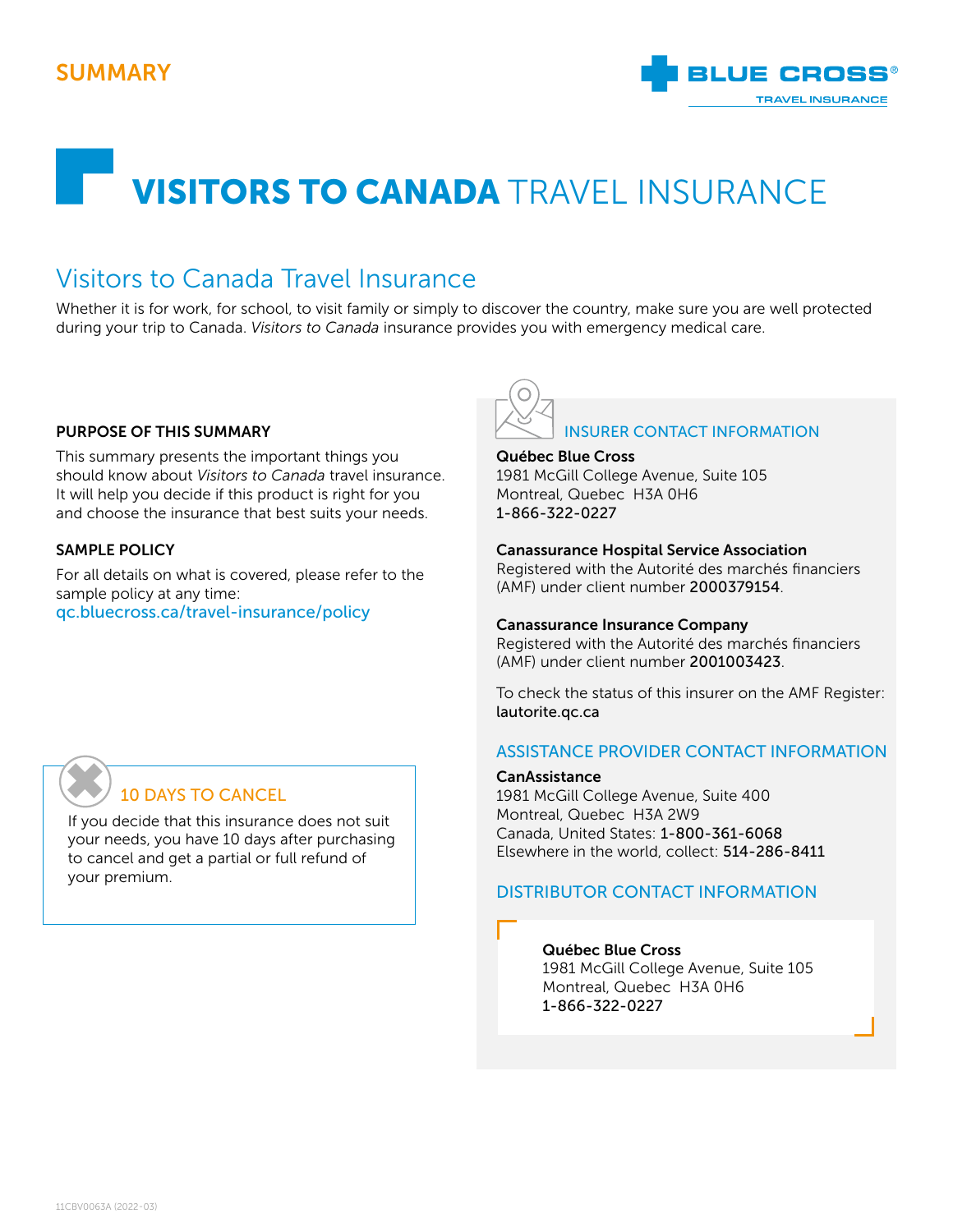## Who can be insured

Individuals who do not have access to a provincial public health insurance plan and who:

- Are immigrants or permanent residents awaiting eligibility for the provincial health insurance plan, or
- Have completed the procedure for obtaining immigrant or permanent resident status, or
- Are foreign workers in Canada who possess a work permit, or
- Are foreign students in Canada who possess a study permit, or
- Are Canadian citizens returning home after a long absence, or
- Are visitors to Canada

Individuals must also be more than 30 days old and 79 years old or younger and:

- Not have arrived in Canada yet or have been in Canada for 30 days or less, or
- Have arrived in Canada more than 30 days ago but have another similar insurance coverage that is either currently in effect or that has been expired for 30 days or less.

#### Where are you covered

*Visitors to Canada* insurance applies while you are staying in Canada and while you are making side trips outside Canada, except for going back to your country of residence.

#### Side trips outside of Canada

- Side trips must begin and end in Canada.
- A side trip must not exceed 30 days at a time; if it does, coverage will be suspended until the individual returns to Canada.
- The total duration of all side trips combined must not exceed 49% of the period of coverage under the contract.
- Should the total duration of the side trips exceed 49% of the period of coverage, the contract will be considered null and void in its entirety.
- Insured individuals travelling to their country of permanent residence are not covered.

## BENEFIT

| <b>Benefit</b>                                                                                                                                                                                 | <b>Description</b>                                                                                                                         | <b>Maximum Amount</b>                                                     |
|------------------------------------------------------------------------------------------------------------------------------------------------------------------------------------------------|--------------------------------------------------------------------------------------------------------------------------------------------|---------------------------------------------------------------------------|
| <b>Emergency Medical Care</b><br>> Hospitalization, medical and<br>paramedical expenses<br>> Emergency dental care<br>> Transportation and repatriation<br>expenses<br>> Subsistence allowance | Reimburses expenses incurred<br>following an emergency resulting<br>from an accident or sudden illness in<br>Canada or during a side trip. | Your choice of:<br>\$50,000, \$100,000 or \$150,000*<br>$^*$ age 74, max. |

There are maximum amounts based on the type of expenses incurred.

For example, for the subsistence allowance under the Emergency Medical Care benefit, we will reimburse \$100/day, up to a maximum of \$1,000.

For further information, please refer to the policy on pages 8-10.



- Make sure that you and everyone you wish to insure meet all the eligibility criteria for the insurance. For further information, please refer to the policy on pages 4-5.
- Do not hesitate to contact your distributor if you have any questions or doubts.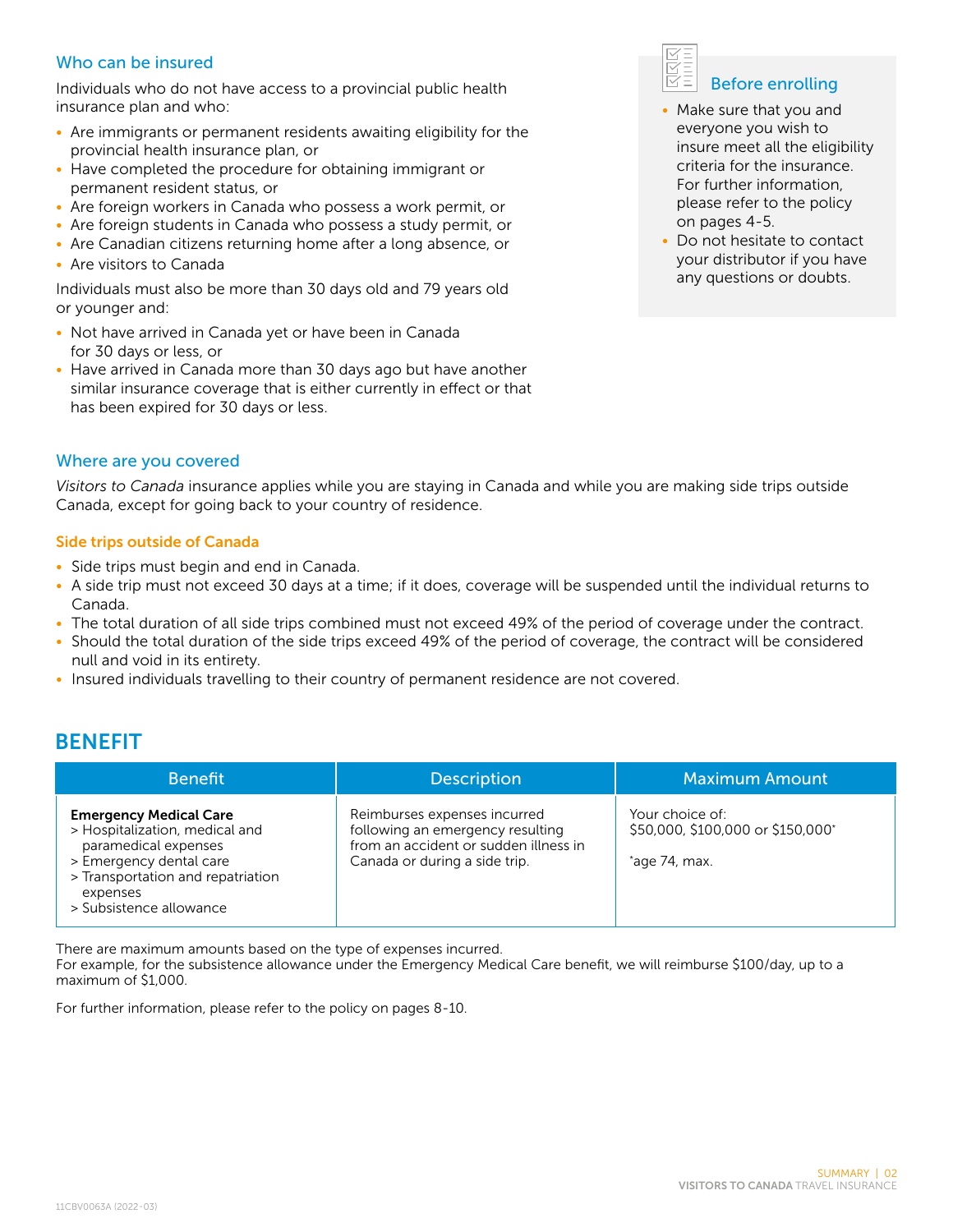## Beginning and end of coverage

| <b>Benefit</b>                | <b>Beginning of benefit</b>                                                                                                                                                                                                                                                                                                                                     | <b>End of benefit</b>                                                                                                                                                                                                                                        |
|-------------------------------|-----------------------------------------------------------------------------------------------------------------------------------------------------------------------------------------------------------------------------------------------------------------------------------------------------------------------------------------------------------------|--------------------------------------------------------------------------------------------------------------------------------------------------------------------------------------------------------------------------------------------------------------|
| <b>Emergency Medical Care</b> | The last of the following dates, if<br>you purchased the insurance before<br>arriving in Canada:<br>• Effective date of contract, or<br>• Date of arrival in Canada, or<br>• Termination date of a similar contract<br>in Canada.<br>If you purchased the insurance after<br>arriving in Canada:<br>• 4 days following the date of<br>purchase of the contract. | On the first of the following dates:<br>• Expiry date of contract, or<br>Date of return to the departure point.<br>whether scheduled or premature,<br>except for Trip Break, or<br>Date on which you refuse a<br>repatriation recommended by the<br>insurer. |

# WARNING

#### You must purchase your insurance contract:

- Before arriving in Canada
- During the coverage period of another similar insurance contract, or
- Within 30 days of arriving in Canada
- Within 30 days of the expiry of another similar insurance contract

If you purchase insurance within 30 days of your arrival in Canada or of the expiry of another similar insurance contract, the insurance is effective as of the date of purchase, but includes a 4-day waiting period from the date of purchase during which the insured person is only covered in the event of accident or injury.

For further information, please refer to the policy on page 5.

#### Trip Break, applicable only to contracts with a minimum stay of 365 days

If you purchase a Visitors to Canada contract for a minimum stay of 365 days, you can return to your country of permanent residence and then come back to Canada without terminating the insurance contract.

For further information, please refer to the policy on page 6.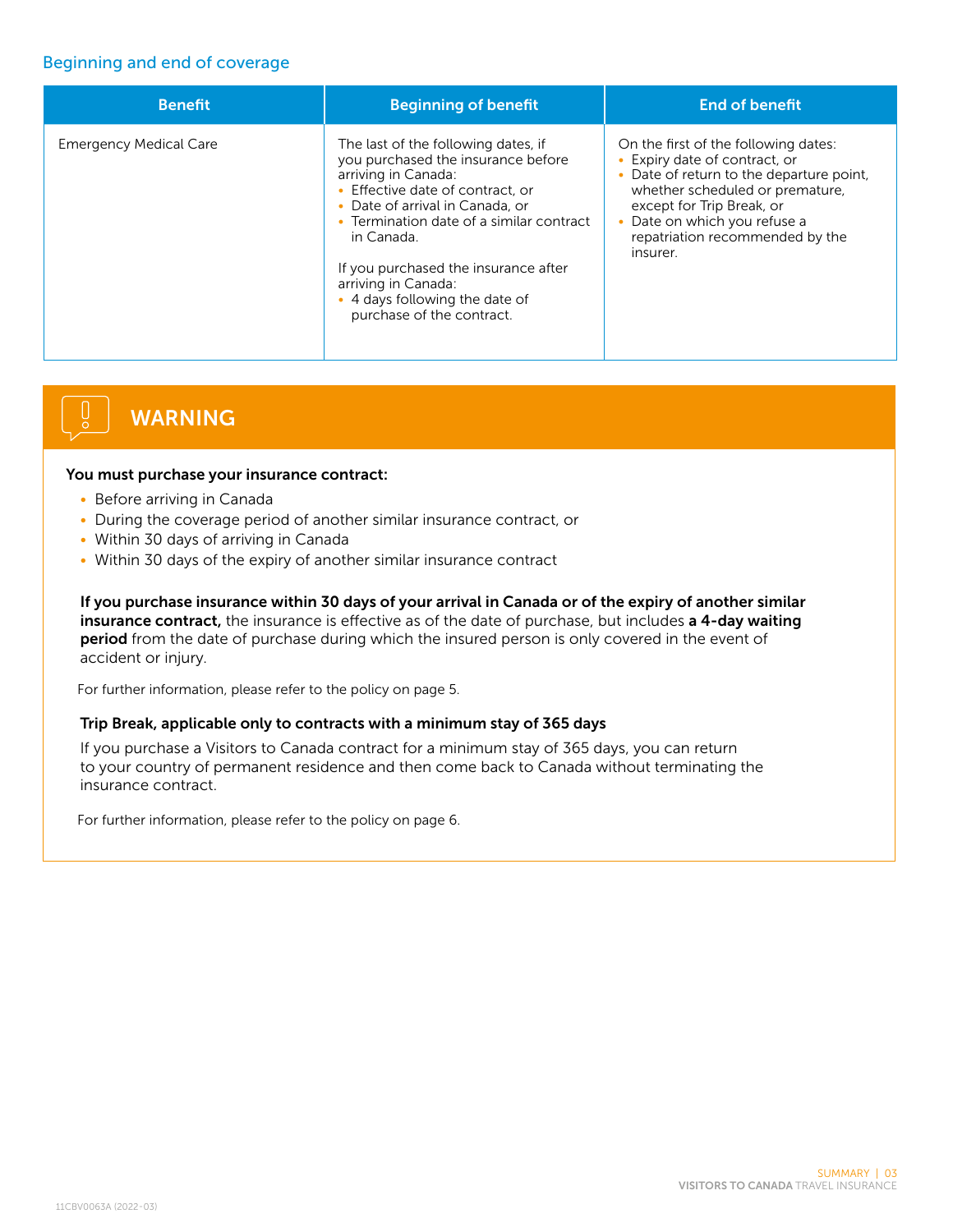# TRAVEL ASSISTANCE



### CANASSISTANCE TRAVEL ASSISTANCE 24/7 assistance, worldwide

#### Medical assistance

- Recommendation of a medical facility that dispenses the best care for your condition
- Follow-up of medical file by our health professionals
- Repatriation planning

#### General assistance

- Communication with the embassy and/or your financial institution in the event of loss or theft of documents
- Interpretation services to be able to communicate with the resource persons on site

#### IMPORTANT

When there is an incident, you must contact CanAssistance otherwise benefits may be refused.

This way, CanAssistance will be able to:

- Direct you to an appropriate medical facility
- Confirm your coverage
- Coordinate the payment, whenever possible
- Send you the forms to be completed



#### Exclusions

All benefits come with coverage exclusions and limits. It is important to know what they are before purchasing the insurance.

#### Pre-existing medical conditions

Exclusions for pre-existing medical conditions apply based on:

- Your age
- The duration of coverage

Please refer to the policy for further information on pages 11-12.

#### Other exclusions

The policy also includes other exclusions specific to each benefit. Below are a few examples, but please refer to your own insurance policy for a complete list of applicable exclusions.

- Pregnancy
- Participation in certain sports or activities
- Suicide and self-inflicted injury
- Abuse of prescription drugs or alcohol, or use of drugs
- Criminal act
- Act of war and civil unrest

Before leaving, check your insurance policy for the complete list of exclusions on pages 12 and 14.